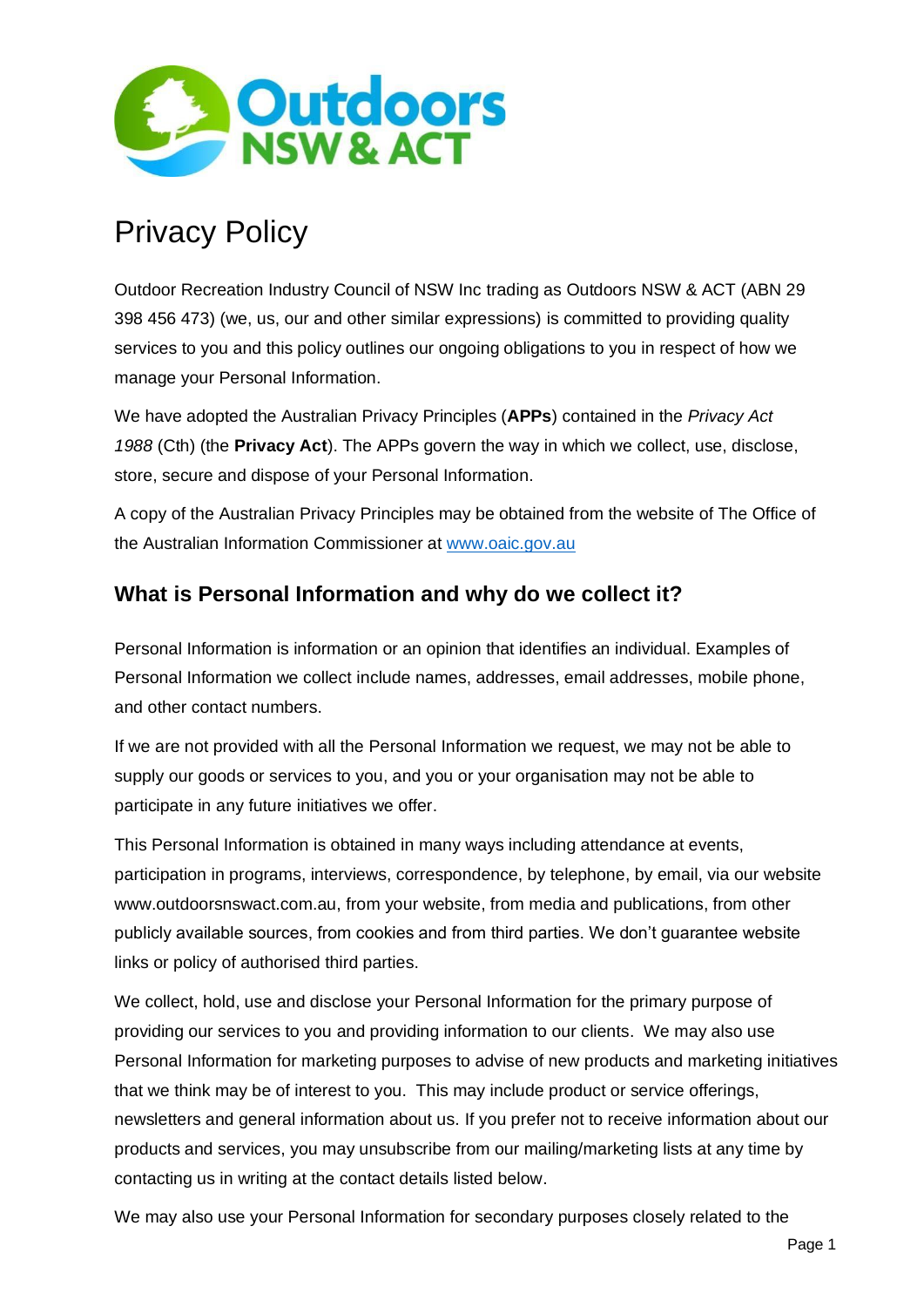

primary purpose, in circumstances where you would reasonably expect such use or disclosure.

When we collect Personal Information, we will, where appropriate and where possible, explain to you why we are collecting the information and how we plan to use it.

#### **Sensitive Information**

Sensitive information is defined in the Privacy Act to include information or opinion about such things as an individual's racial or ethnic origin, political opinions, membership of a political association, religious or philosophical beliefs, membership of a trade union or other professional body, criminal record or health information.

Sensitive information will be used by us only:

- For the primary purpose for which it was obtained
- For a secondary purpose that is directly related to the primary purpose
- With your consent; or where required or authorised by law.

#### **Third Parties**

Where reasonable and practicable to do so, we will collect your Personal Information only from you. However, in some circumstances we may be provided with information by third parties. In such a case we will take reasonable steps to ensure that you are made aware of the information provided to us by the third party.

### **Disclosure of Personal Information**

We usually disclose the Personal Information we collect to our related entities, service providers and contractors that help us supply our services. For example, we may disclose the Personal Information we collect to our information technology providers, providers of marketing and promotional services, professional advisers such as legal practitioners and accountants, debt collectors and insurers.

Except as indicated above, we will not disclose your Personal Information to a third party unless:

- you consent to the disclosure;
- the third party is our service provider or contractor, in which case we will require them to use and disclose the Personal Information only for the purpose for which it was provided to them;
- the third party is a person involved in a dealing or proposed dealing (including a sale) of all or part of our assets and business;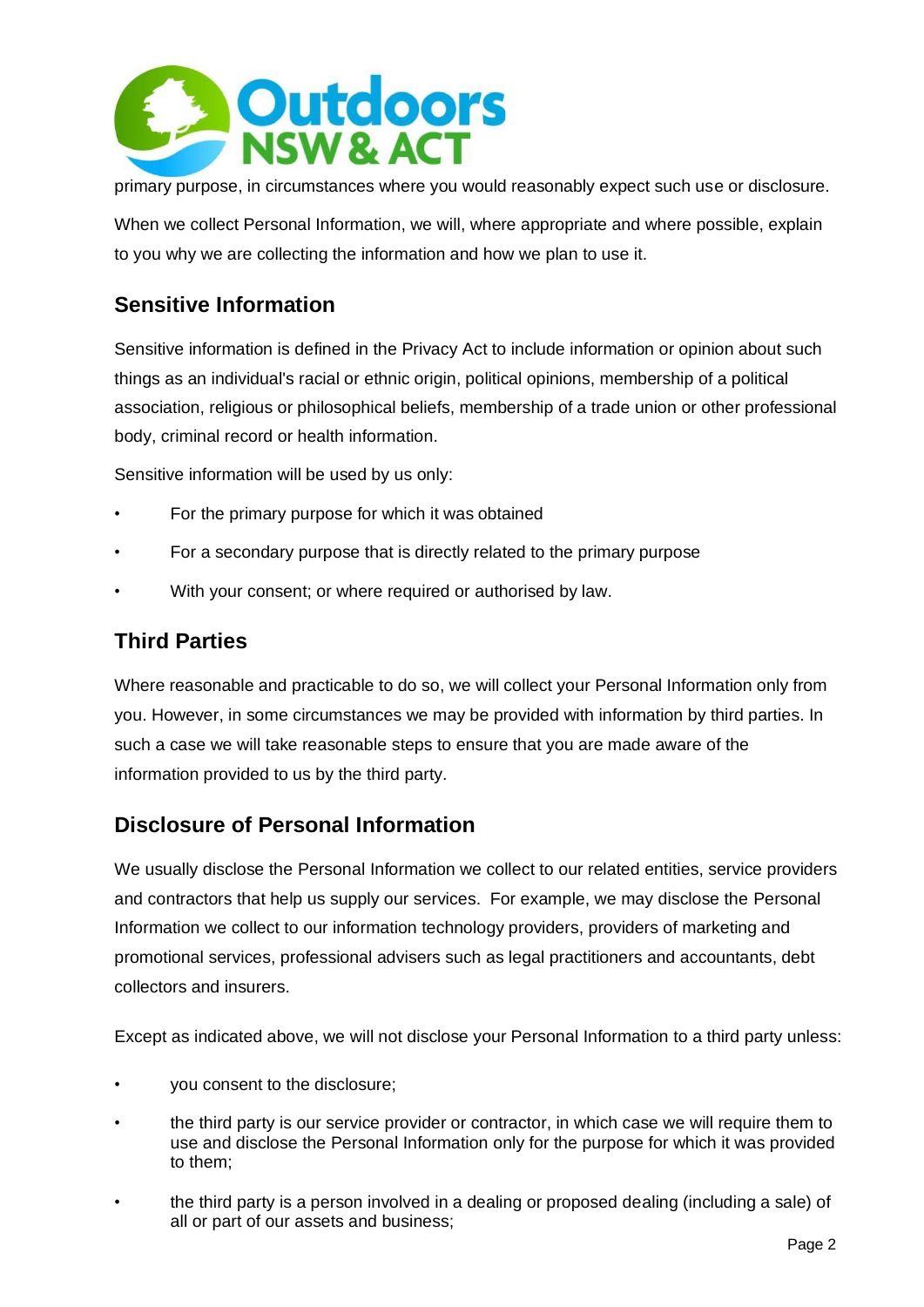

- the third party is a credit reporting agency, your creditor, banker, financier, credit provider, mortgage insurer or trade insurer;
- the disclosure is to a related entity; or
- where permitted, required or authorised by law.

# **Security of Personal Information**

Your Personal Information is stored in a manner that reasonably protects it from misuse and loss and from unauthorized access, modification, or disclosure. Any Personal Information you provide to us is stored on secure servers. Access to Personal Information is limited to our employees and contractors who specifically need it to carry out their business responsibilities. We also maintain physical security procedures to manage and protect the use and storage of records containing Personal Information.

When your Personal Information is no longer needed for the purpose for which it was obtained, we will take reasonable steps to destroy or permanently de-identify your Personal Information. However, most of the Personal Information is or will be stored in client files which will be kept by us for a minimum of 7 years.

### **Access to your Personal Information**

You may access the Personal Information we hold about you and to update and/or correct it, subject to certain exceptions. If you wish to access your Personal Information, please contact us in writing using the contact details listed below. Outdoors NSW & ACT will not charge any fee for your access request but may charge an administrative fee for providing a copy of your Personal Information.

In order to protect your Personal Information, we may require identification from you before releasing the requested information.

### **Maintaining the Quality of your Personal Information**

It is an important to us that your Personal Information is up to date. We will take reasonable steps to make sure that your Personal Information is accurate, complete, and up to date. If you find that the information we have is not up to date or is inaccurate, please advise us as soon as practicable so we can update our records and ensure we can continue to provide quality services to you.